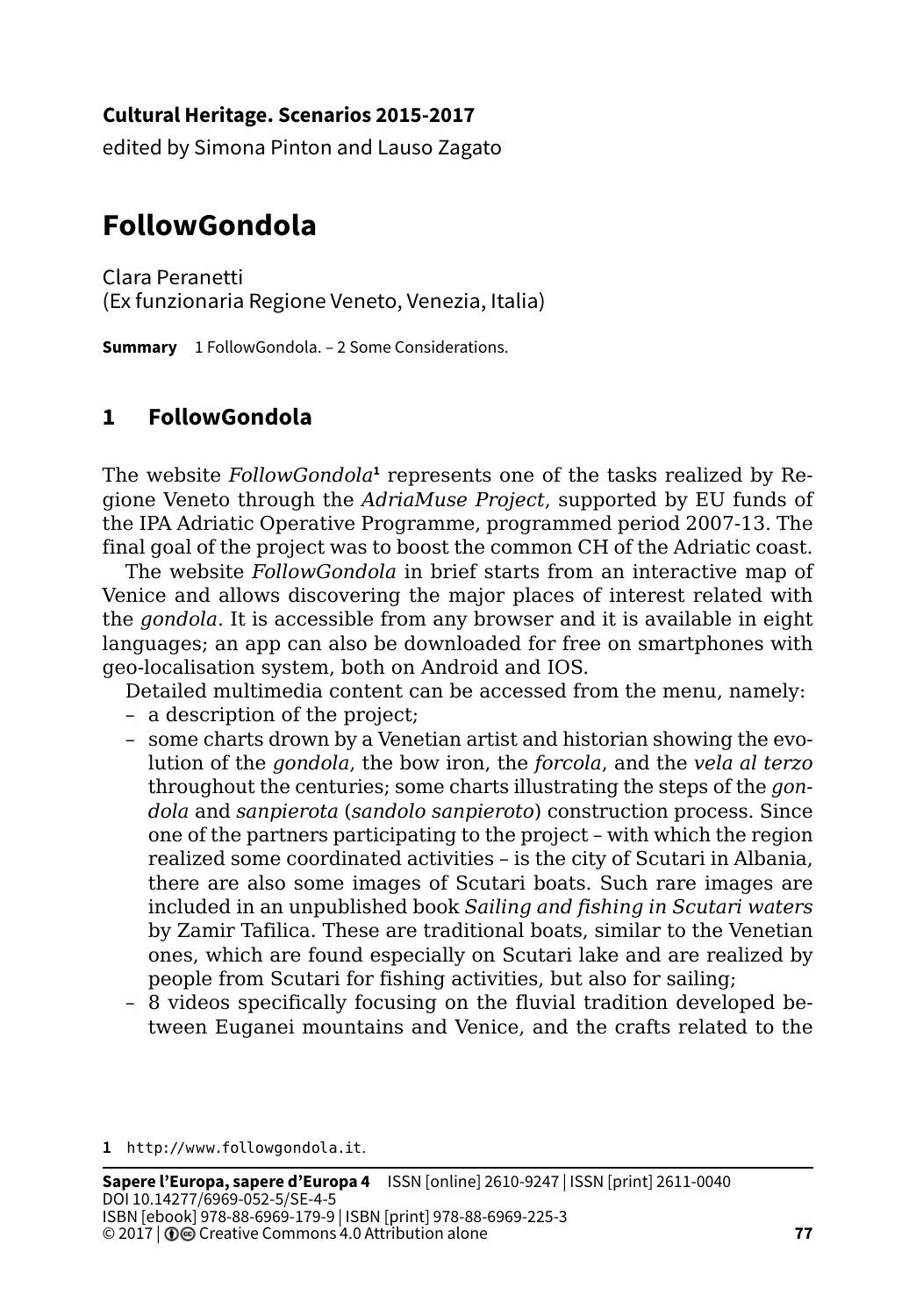*gondola*. Such videos show Venetian artisans in their *botteghe* while exercising the art of *squerarioli*, *remèr*, *battiloro* and *fondidór*. **2**

*Followgondola* guides through an itinerary in the city to discover places that are alive and continue these traditions, nourishing this CH. In particular, attention is paid to the gondolayard (the *squeri*) and the artisanal laboratories where some elements of the *gondola* are made, such as the *forcola*, the iron and the gold decorations. In addition, the interactive map shows also the places where it is possible to take a *gondola*, even only for going from one bank to another of the Canal Grande. The idea is to arouse people's curiosity through such videos, but also to invite them to go to such places in order to see and understand them by themselves.

Finally, on the interactive map of Venice there are some points of interest showing the strong connection existing between Venice and Albany during the Middle Age, consisting of several commercial and cultural exchanges. Nowadays, such connections survive in the Venetian toponomastics. Several 'Albanian roads' (*Calli dei Albanesi*) recall Albanian people's principal occupation in the textile sector, such as washing and carding (mostly wool, but cotton and silk also). Other points of interest focus on the historical Albanian or Turkish-Albanian presence in the city, whose record is kept nowadays only in the archive documents.

## **2 Some Considerations**

The creation of *Followgondola* is the result of a relevant activity consisting of analysis, research and classification of demo-etno-anthropological tangible and intangible goods belonging to the *marineria*, supported by experts and the active cooperation of the artisans, which allowed to insert 360 sheets (177 for intangible goods and 193 for tangible goods) in the database of the CH of the Region.**<sup>3</sup>** Cataloguing represents the first step for preserving memory and protecting goods. With respect to CH, it is a particularly complex activity and therefore it is essential to achieve it within specific timeframes. In fact, as indicated by cataloguer Beniamina Viola in her report

An extremely relevant heritage, not only for Veneto region, resulted from the research activity. Also, it resulted very clearly that such an heritage risks, in absence of adequate safeguard and development actions, to inevitably lose its last representatives and be forgotten.

**<sup>2</sup>** See for example <https://youtu.be/muAdcA4mr3g>.

**<sup>3</sup>** <http://catalogo.regione.veneto.it/beniculturali/> and [http://beniculturali.re-.](http://beniculturali.regione.veneto.it/xway-front/application/crv/engine/crv.jsp ) [gione.veneto.it/xway-front/application/crv/engine/crv.js](http://beniculturali.regione.veneto.it/xway-front/application/crv/engine/crv.jsp )p.